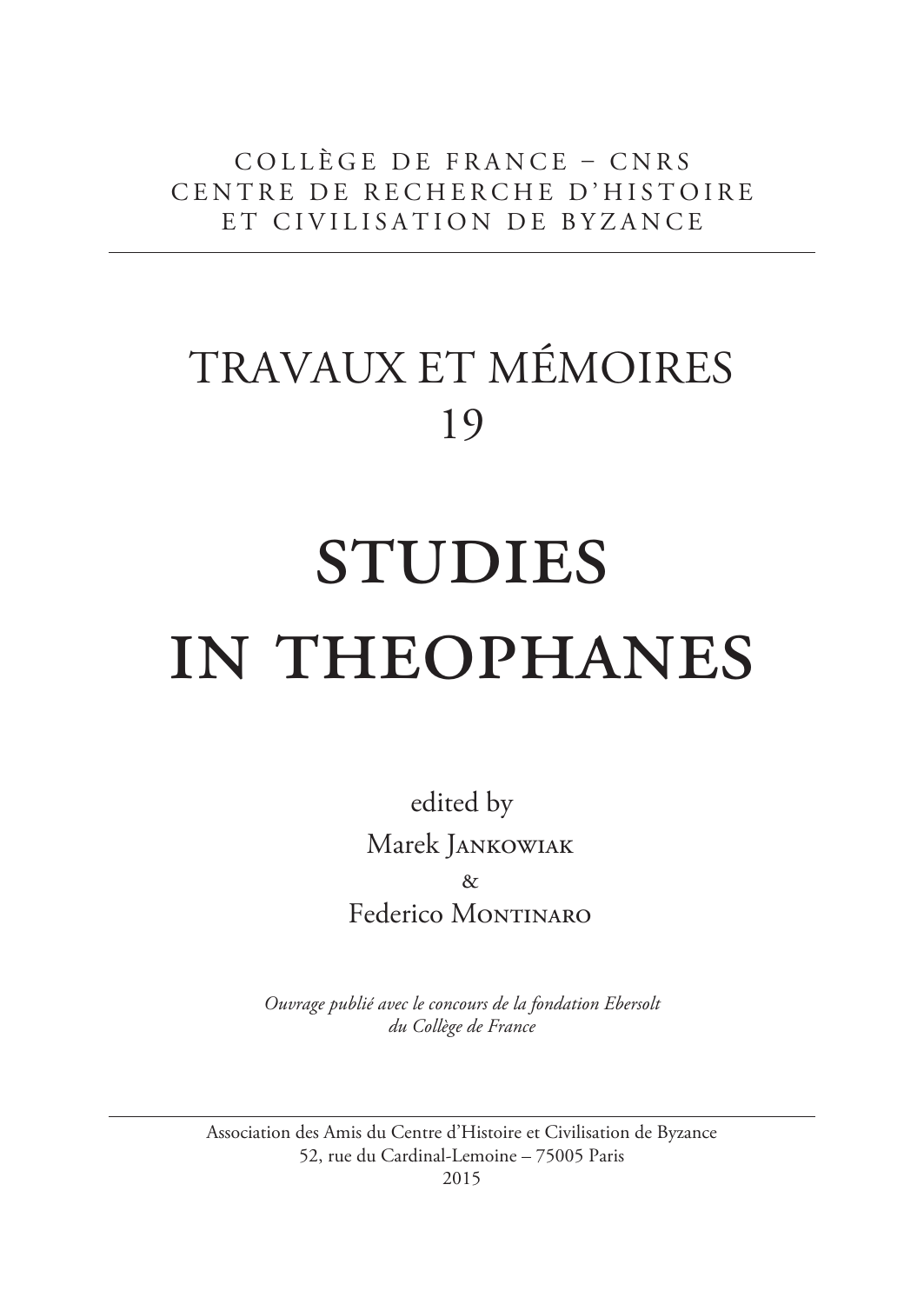# **INTRODUCTION**

by Marek JANKOWIAK & Federico MONTINARO

This book presents the proceedings of the conference "The *Chronicle* of Theophanes: sources, composition, transmission," organized by the editors in Paris in September 2012. The *Chronicle* attributed to Theophanes the Confessor († 817 or 818) is an annalistic compilation continuing the world chronicle of George Synkellos and spanning more than five hundred years of Byzantine history, from Diocletian's accession to the eve of the second Iconoclasm (AD 284–813). It stands as the major Greek source on Byzantium's "Dark Centuries," for which its author relied on now lost sources covering, notably, the Arab conquest, the Monothelete controversy, the emergence of Bulgaria, and the first Iconoclasm. It seemed to us in 2012 that the fifteen years of research since C. Mango and R. Scott's ground-breaking English translation<sup>1</sup> had witnessed steady advances in the understanding of the manuscript tradition as well as in the identification and assessment of the *Chronicle*'s individual sources. In this regard, one source of the *Chronicle*, clearly related to the Western Syriac tradition, had received a particularly large share of attention. It also seemed to us, however, that on this and other matters opinions differed, while numerous questions, concerning for example the author's method and biases, the early manuscripts, or the Latin adaptation by Anastasius, Librarian of the Roman Church († *c*. 879), waited to be reformulated in the light of recent research.

The first section of the volume is devoted to the question of the authorship of the *Chronicle*, raised by C. Mango almost forty years ago.2 Detecting what he believed to be the traces of George Synkellos' composition, Mango suggested that the sentence, found in Theophanes' preface, "[George Synkellos] both bequeathed to me, who was his close friend, the book he had written and provided *aphormas* with a view to completing what was missing," where *aphormas* can indeed indicate "materials" (but also a "starting point" or "pretext"), describes more or less a draft which Theophanes did little more than revise and polish. The opening contribution of this section, by W. Treadgold, develops this view and presents the knowns and unknowns of George's life, career, and legacy. In the following paper, in contrast, C. Zuckerman takes issue with this interpretation. Zuckerman attributes a far greater agency to the author of the *Chronicle* and argues

- 1. MANGO SCOTT.
- 2. Mango, Who wrote the Chronicle.

*Studies in Teophanes*, ed. by M. Jankowiak & F. Montinaro (Travaux et mémoires 19), Paris 2015, pp. 1–5.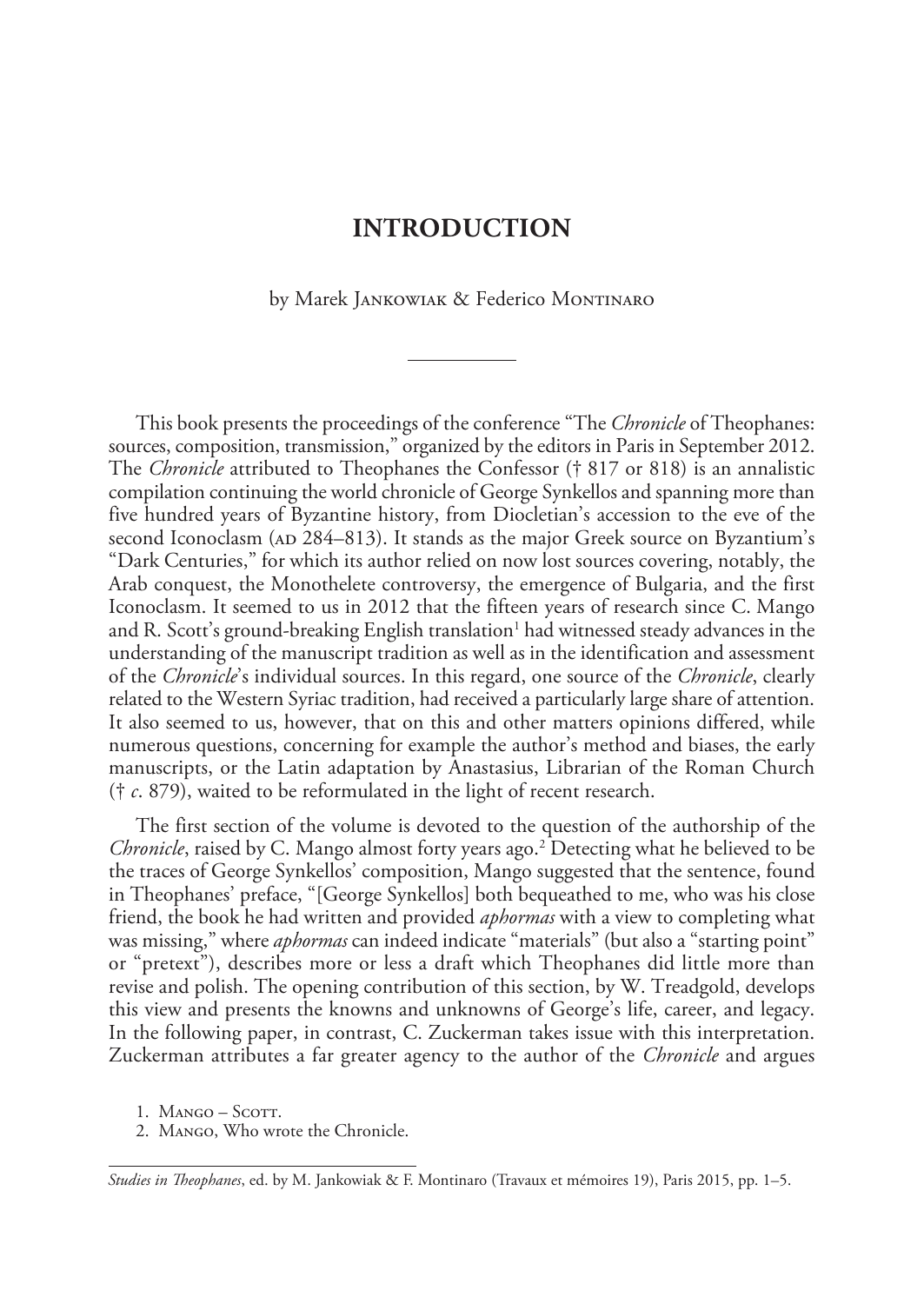that he should be dissociated from the Confessor and abbot of Agros. In spite of this we shall, for the sake of convenience, keep speaking of "Theophanes" as the author of the *Chronicle.* Irrespective of his identity, the question of his relationship with George Synkellos remains relevant. Thus, M. Jankowiak attempts to identify Synkellos' hand in the rubrics of the *Chronicle*, perhaps its most distinctive feature, without however denying Theophanes' role in making it look very different from Synkellos' *Chronography*. The analysis of the chronological framework of the *Chronicle* leads him to offer a new explanation of Theophanes' problematic chronology of the seventh and eighth centuries and throws some light on his sources for this period. A. Kompa offers a stylistic argument for isolating fragments of George's notes within the text of the *Chronicle*, setting himself half-way between the supporters of the attribution *en bloc* to George and those who prefer to see in Theophanes a more independent writer. We have resolved to put in this section also J. W. Torgerson's paper, which would perhaps have more naturally belonged in the section on transmission. Torgerson's starting point is the observation, already made by his predecessors, of the joint circulation of George's and Theophanes' works in several Greek manuscripts as well as in Anastasius' *Chronographia tripertita*. The author surmises that this arrangement goes back to "the *Chronicle*'s original context" in which George's and Theophanes' works were read "as a single universal chronicle." One is tempted to see Theophanes writing his *Chronicle* on the pages that were left blank in George's codex.

The second section is devoted to issues of transmission, both direct (manuscript tradition) and indirect (readership, translations). F. Ronconi has undertaken the major task of assessing anew the early manuscripts of the *Chronicle*, following B. Fonkič's recent redating to the early ninth century of *Paris. gr.* 1710,<sup>3</sup> which had been regarded as a *Fabricat* and dated to the tenth century by de Boor. The priority of the Parisian manuscript has been further argued in several publications by P. Yannopoulos,<sup>4</sup> but many questions remain open. Ronconi prefers a later date in the third quarter of the ninth century and offers many insights on the palaeographic and codicological aspects of this and two other early manuscripts. His analysis is likely to spark fresh debate. B. Neil looks concisely into the successive steps in the transmission of Theophanes' influential account of the Arab conquests, from Greek into Latin. J. Signes Codoñer explores the possible role of kinship in the transmission of the *Chronicle* after it had been attributed to Theophanes the Confessor, a distant relative of Empress Zoe Karbonopsina and her son, Constantine VII Porphyrogenitos. Starting from the possibility that *Paris. gr.* 1710 represents an early shape of Theophanes' work, he suggests that the *Chronicle* was re-edited under Zoe's patronage, perhaps with the addition of the chronological rubrics detailing the succession of emperors, Persian kings (later caliphs), and patriarchs in the early tenth century. F. Montinaro has attempted to fulfil a *desideratum* in research on Theophanes' *Chronicle*, studying systematically its indirect transmission, particularly in the works of middle Byzantine historians. Finally, A.-M. Totomanova presents the so far

<sup>3.</sup> Б. Л. Фонкич, ОдатировкеипроисхожденииПарижского списка «Хронографии» Феофана (*cod. Paris. gr.* 1710), in Византийские очерки, Москва 1996, pp. 183–6 (repr. in B. L. Fonkitch, *Manuscrits grecs dans les collections européennes : études paléographiques et codicologiques, 1988-1998*, Moscou 1999, pp. 47–9).

<sup>4.</sup> E.g. P. Yannopoulos, Une note sur la date du *Parisinus gr.* 1710, in *Μοσχοβία :* К *60-*летию Б*.* Фонкича *:* проблемы византийской и новогреческой филологии, Москва 2001, pp. 27–30.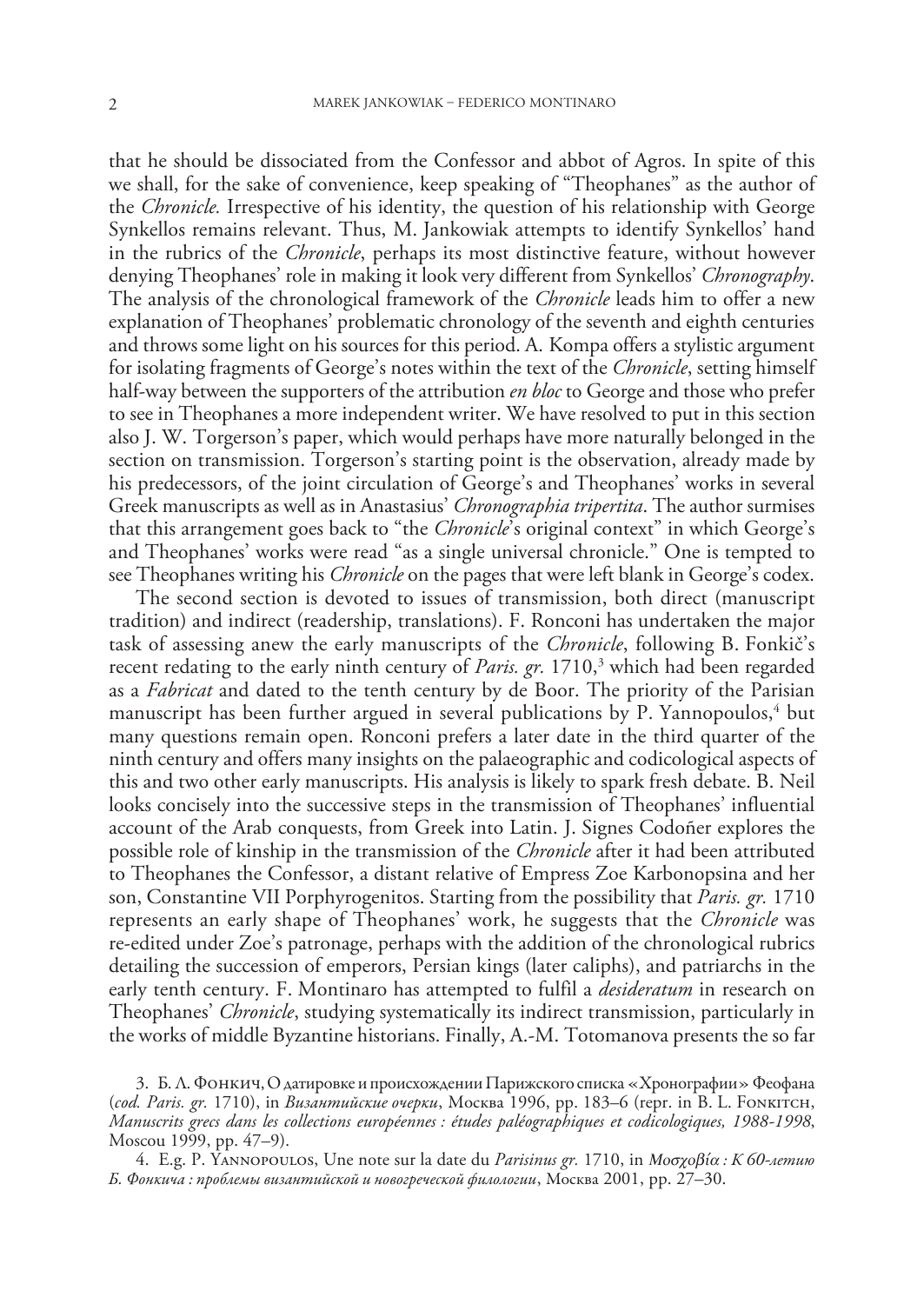#### INTRODUCTION 3

overlooked Old Church Slavonic translation of the beginning of Theophanes' *Chronicle*. While not modifying the published Greek text in the relevant portion, the Slavonic text is nonetheless, if one accepts its dating to the age of Photios as argued by Totomanova, an important early witness to the general shape of the *Chronicle*.

The third section concerns Theophanes' sources for early Byzantine history. It is opened by R. Scott's presentation of Theophanes' handling of the sources in the first half of the *Chronicle*, developing his views published in several articles since 1996.<sup>5</sup> I. Tamarkina studies Theophanes' handling of one particular theme, the cult of relics. The contribution of G. Greatrex deals with Theophanes' lost source on the Persian wars of Anastasius I, identifying it with the work of a classicizing author also accessed by Eustathios of Epiphaneia, whose work Theophanes in his turn knew. B. Pouderon offers the definitive proof that Theophanes used one of his major sources for the fourth and fifth centuries, a lost companion to ecclesiastical history by Theodore Lector, only through a later epitome, although he speculates that Theophanes may have known also the full works of Theodore and of John Diakrinomenos. In the penultimate contribution here A. Kotłowska and Ł. Różycki present a case study of Theophanes' treatment of Theophylact Simocatta in the steps of Ja. N. Ljubarskij. Finally, we have fitted into this section, in spite of its broader perspective, the contribution by S. Cosentino, who proposes to study Theophanes' perception of the economic sphere. This becomes a pretext for a further-reaching and therefore very welcome discussion of some vexed issues in seventhand eighth-century economic and social history, which is supplemented by an appendix systematically collecting a large quantity of positive data.

A separate section hosts papers by some of the major actors in the current debate on Theophanes' Eastern source. A source for the seventh and eighth centuries common to Theophanes and the late Syriac chronicle of Michael, patriarch of Antioch († 1199), was already recognized by E. W. Brooks.6 The same source appears to have been used also by an anonymous Syriac chronicler, writing down to 1234, who shared Michael's sources, and by the tenth-century Arab-Christian historian Agapios of Menbidj. In 1990, L. I. Conrad identified this source with the lost historical work of the court astrologer of Caliph al-Mahdi, Theophilos of Edessa († 785), which today enjoys distinct life in the authoritative reconstruction of R. Hoyland.7 Adding another element to the puzzle, R. Hoyland brings out an unpublished portion of Agapios' work from the pages of the Florence manuscript that were glued together when the early twentieth-century editors, A. A. Vasiliev and L. Cheikho, viewed it. The new text, covering the first years of the caliphate of Muʿāwiya (661/2–666/7), is to an unexpectedly large extent based on early

5. Especially in R. Scott, Writing the reign of Justinian : Malalas versus Theophanes, in *The sixth century : end or beginning?*, ed. by P. Allen and E. Jeffreys (Byzantina Australiensia 10), Brisbane 1996, pp. 20–34, and ID., "The events of every year, arranged without confusion" : Justinian and others in the *Chronicle* of Theophanes Confessor, in *L'écriture de la mémoire : la littérarité de l'historiographie : actes du IIIe colloque international philologique EPMHNEIA, Nicosie, 6-7-8 mai 2004, organisé par l'EHESS et l'université de Chypre*, sous la dir. de P. Odorico, P. A. Agapitos, M. Hinterberger (Dossiers byzantins 6), Paris 2006, pp. 49–65.

<sup>6.</sup> W. E. Brooks, The sources of Theophanes and the Syriac chroniclers, *BZ* 15/2, 1906, pp. 578–87.

<sup>7.</sup> L. I. Conrad, Theophanes and the Arabic historical tradition, *Byz. Forsch.* 15, 1990, pp. 1–44; Hoyland, *Theophilus*.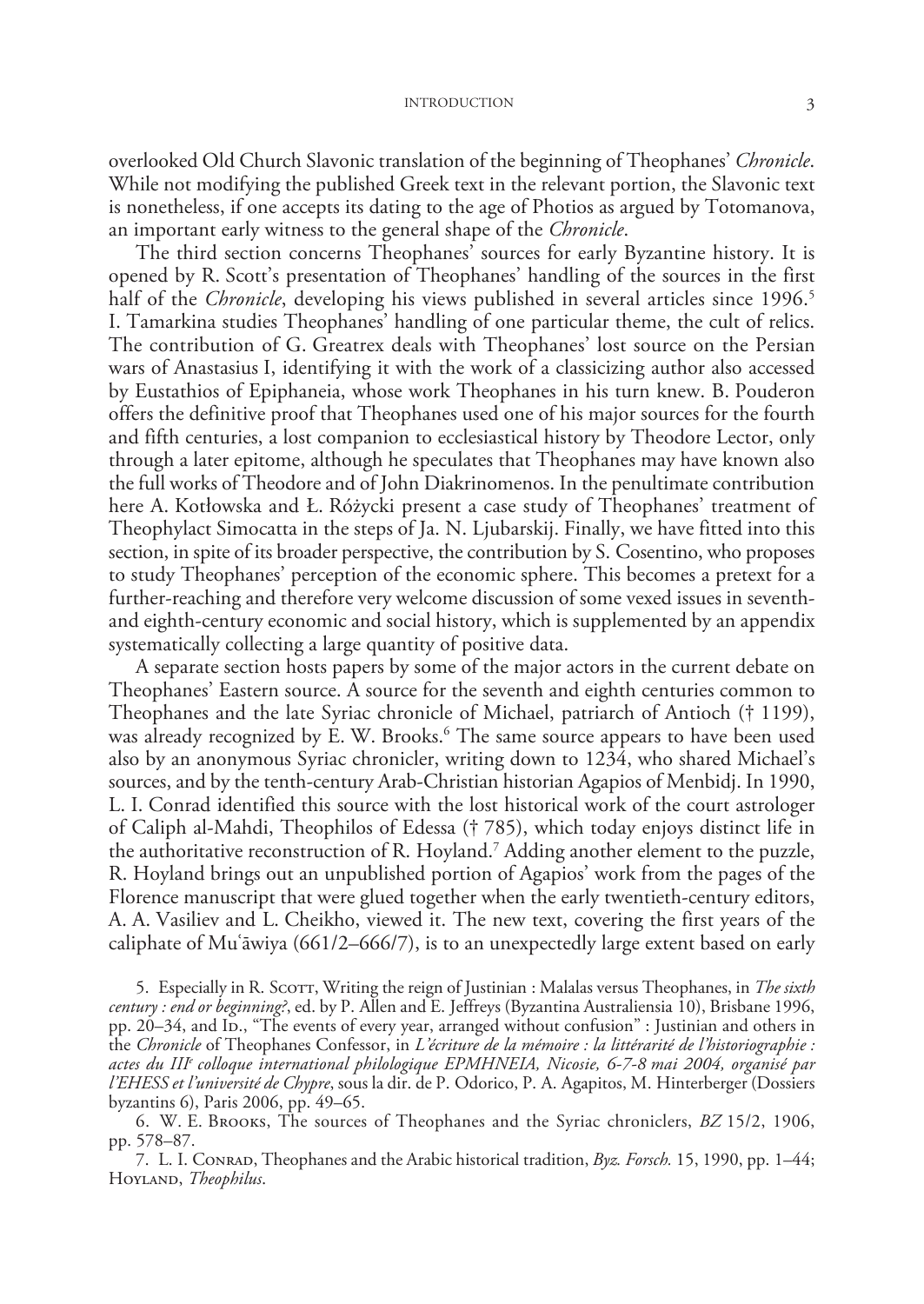Islamic sources. The following two papers voice scepticism against the "Theophilos theory." M. Debié offers an introduction to the complicated philological and culturalhistorical issues raised by the hypothesis of a single Syriac source underlying the four dependants, while M. Conterno brings forth several (mainly linguistic) arguments against Hoyland's reconstruction and similarly argues for multiple Eastern sources covering the Dark Centuries. The opposite perspective is defended by M. Jankowiak in his paper in the first part of the book. At the end of this section, A. Hilkens presents some of the results of his doctoral dissertation on the source of the *Chronicle of 1234*. He offers a clear presentation of an aspect of the relationship between Theophanes and Syriac historiography that has been overshadowed by the interest in Theophilos and the Dark Centuries, namely the existence of parallels relating to the fourth to sixth centuries. Hilkens questions the ascription of some of these parallels to a lost Arian history which ultimately relied on Philostorgios' *Church history* (J. Bidez) or to Theodore Lector (A. D'yakonov), and instead supports H. C. Hansen's view that the Syriac chroniclers read Theophanes. In the light of this theory, so far overlooked in the debate on the Oriental source, the reconstruction of Theophilos' chronicle may have been flawed by the attribution to Theophilos of bits of Theophanes' narrative. (On these implications, see the paper by F. Montinaro.) In sum, the debate on the Eastern source is certain to continue.

The last section of the book deals with the later part of the *Chronicle* and with its sources. In her study of Theophanes' Byzantine source for the late seventh and early eighth centuries, S. Forrest thinks of one single source beginning *c*. 668 and ending *c*. 716. She suspends judgment on whether or not we should attribute this source, which she prefers to call the *Chronicle of Justinian II*, to the shadowy Patrician Trajan. L. Mordechai sets up a statistical method for spotting Theophanes' presence in the text through selected textual markers. While there are risks inherent in a quantitative approach, Mordechai has succeeded in showing that Theophanes quite uniformly edited the text of the last century of the *Chronicle*, an observation which does not contradict Kompa's aforementioned findings concerning, for the most part, the first part of the *Chronicle*. D. Afinogenov proposes to attribute Theophanes' source for the years 718–75 to nobody less than Patriarch Tarasios († 806), writing before his election. Finally, J. Howard-Johnston detects the traces of government communiqués behind much of the seemingly official information in the last thirty years covered by the *Chronicle*.

In spite of its tight three-day schedule, the Paris conference could not be exhaustive. It is in the nature of things that many questions should remain unanswered or even unasked. The most noticeable gap in this book is perhaps the absence of studies on Alexander the Monk, one of Theophanes' sources for the reign of Constantine the Great, which is now available in J. Nesbitt's English translation, or on George of Pisidia, on whom Theophanes drew amply for the reign of Heraclius and whose work Mary Whitby has recently done much to elucidate.<sup>8</sup> We do not claim to have offered the answer to each of

8. J. W. NESBITT, Alexander the Monk's text of Helena's discovery of the Cross (BHG 410), in *Byzantine authors : literary activities and preoccupations : texts and translations dedicated to the memory of Nicolas Oikonomides*, ed. by J. W. Nesbitt (The medieval Mediterranean 49), Leiden – Boston 2003, pp. 23-39. On George of Pisidia, see e.g. М. WHITBY, A new image for a new age : George of Pisidia on the emperor Heraclius, in *The Roman and Byzantine army in the East*, ed. by E. Dąbrowa, Kraków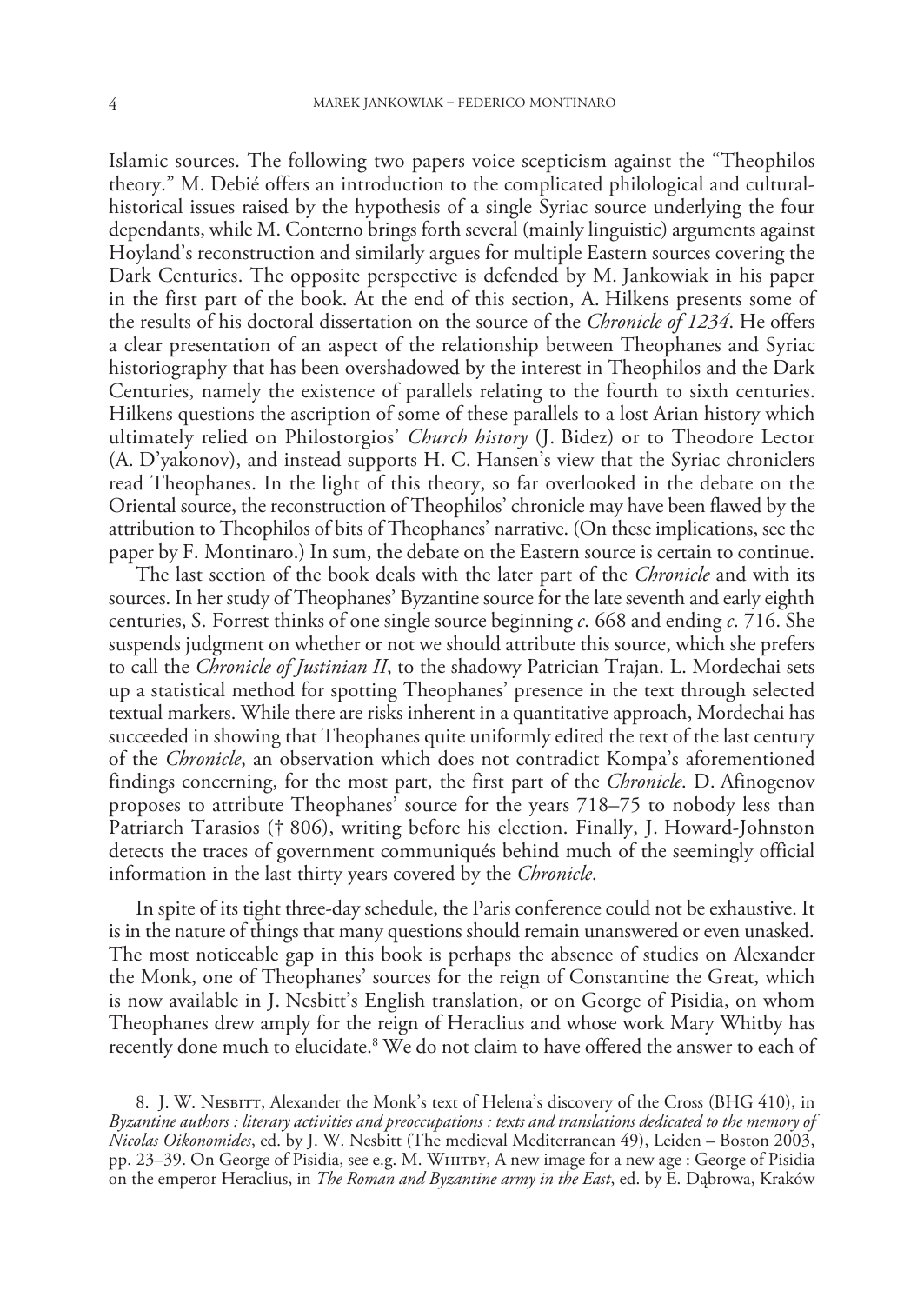#### INTRODUCTION 5

the questions that were asked, let alone to have always asked the right questions. But we felt surprised by the number of new findings that emerged both during the colloquium and at the editing stage. Opinions on these and other matters still diverge, but our aim was not to offer a definitive volume on Theophanes' *Chronicle*. Our project was rather to enable the readers to take the temperature of the debates and to familiarize themselves with positions on issues of central importance to the study of the *Chronicle*. We offer this volume to the reader with the simple hope that it will stimulate further research.

The idea of a conference and a volume on Theophanes' *Chronicle* has long been in gestation. In 2008, we both attended C. Zuckerman's seminar on the *Chronicle* at the École pratique des hautes études, which instilled in us an enthusiasm for this crucial source. Later on, during the Byzantine Congress in Sofia in August 2011, we found ourselves engaged over a glass of beer in a discussion about the authorship of the *Chronicle* with A. Kompa. This one pub idea survived the evening and eventually led to the gathering in Paris in September 2012.

We wish to express our gratitude to the contributors, who have endured and reacted to our exacting comments on their work in progress for almost three years, to the sponsors of the 2012 conference, namely the Collège de France, the University of Paris 4, the UMR 8167, and the Association des amis du Centre d'histoire et civilisation de Byzance, and to those who made that conference possible by entrusting us with important resources: J.-C. Cheynet, C. Zuckerman, V. Déroche, and O. Delouis. A. Ter-Markosyan took care of the conference design. L. Simon, who has now retired, did much of the administrative work. V. Prigent bravely took over a Saturday morning panel during a communication breakdown between the organizers. A. Binggeli and B. Caseau accepted to chair two more panels. We should also like to thank the staff of the two Byzantine libraries of rue Cardinal-Lemoine and at the Sorbonne. Those who have had the privilege to cooperate with E. Capet know that her work on texts goes well beyond the usual tasks performed by a copy editor. C. Sweeting was most helpful in the final revision of texts.

M. J. was at the time of the conference supported by the International Newton Fellowship of the British Academy, to which he expresses his gratitude.

F. M. wishes to thank the Fritz-Thyssen-Foundation in Cologne, and the university there, for supporting his research during much of the time that was needed for the preparation of this book; C. Sode and S. Wahlgren for support beyond academia; his present employer, the Eberhard Karls Universität Tübingen, M. Meier and the colleagues at Alte Geschichte and the SFB 923; his family.

As this volume goes to print, the news has already reached Byzantinists worldwide of Gilbert Dagron's death. We need not underline the gravity of the loss. We dedicate this volume to him.

1994, pp. 197–225; Ead., Defender of the Cross : George of Pisidia on the emperor Heraclius and his deputies, in *The propaganda of power : the role of panegyric in late antiquity*, ed. by M. Whitby, Leiden 1998, pp. 247-73; EAD., George of Pisidia's presentation of the emperor Heraclius and his campaigns : variety and development, in *The reign of Heraclius (610–641) : crisis and confrontation*, ed. by G. J. Reinink and B. H. Stolte, Leuven 2002, pp. 157–73.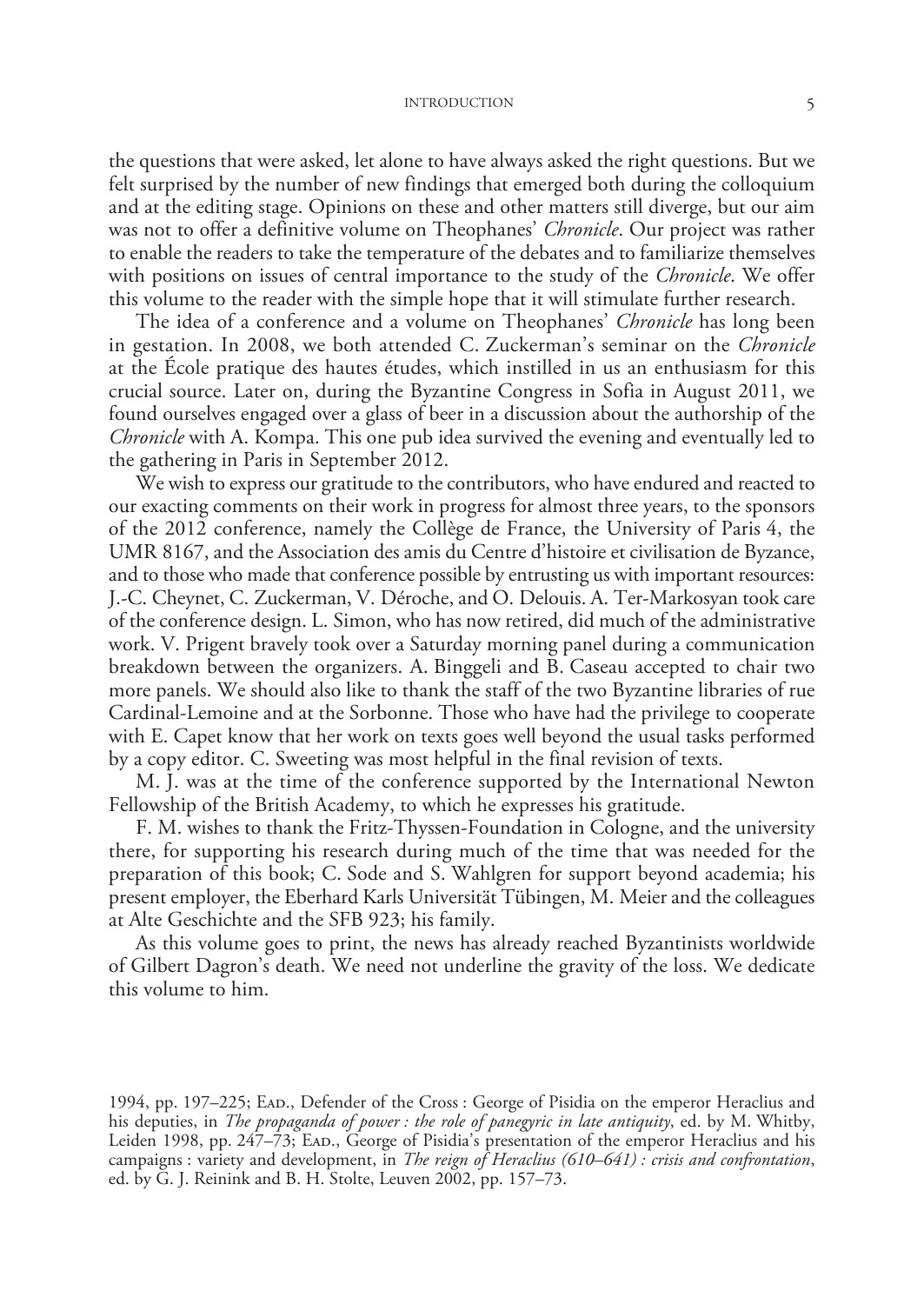# **TABLE OF CONTENTS**

| The authorship of the Chronicle<br>7                                                                                                  |
|---------------------------------------------------------------------------------------------------------------------------------------|
| Warren TREADGOLD, The life and wider significance of George Syncellus  9                                                              |
| Constantin ZUCKERMAN, Theophanes the Confessor and Theophanes the Chronicler,                                                         |
| Marek JANKOWIAK, Framing universal history: Syncellus' canon and Theophanes' rubrics  53                                              |
| Andrzej KOMPA, In search of Syncellus' and Theophanes' own words:                                                                     |
| Jesse W. TORGERSON, From the many, one? The shared manuscripts of the Chronicle of                                                    |
| Transmission, transcription, translation 119                                                                                          |
| Filippo RONCONI, La première circulation de la « Chronique de Théophane » :                                                           |
| Bronwen NEIL, Theophanes Confessor on the Arab conquest:                                                                              |
|                                                                                                                                       |
| Federico MONTINARO, The Chronicle of Theophanes in the indirect tradition 177                                                         |
| Anna-Marija TOTOMANOVA, The Chronicle of Theophanes the Confessor                                                                     |
|                                                                                                                                       |
| Theophanes and early Byzantine history 237                                                                                            |
|                                                                                                                                       |
| Irina TAMARKINA, Veneration of relics in the Chronicle of Theophanes  261                                                             |
| Geoffrey GREATREX, Théophane et ses sources sur la guerre d'Anastase I <sup>er</sup> contre les Perses. 269                           |
| Bernard POUDERON, Théophane, témoin de l'Épitomè d'histoires ecclésiastiques,                                                         |
| Anna KOTŁOWSKA and Łukasz RÓŻYCKI, The battle of Solachon of 586<br>in light of the works of Theophylact Simocatta and Theophanes 315 |
| Salvatore COSENTINO, La perception du domaine économique                                                                              |